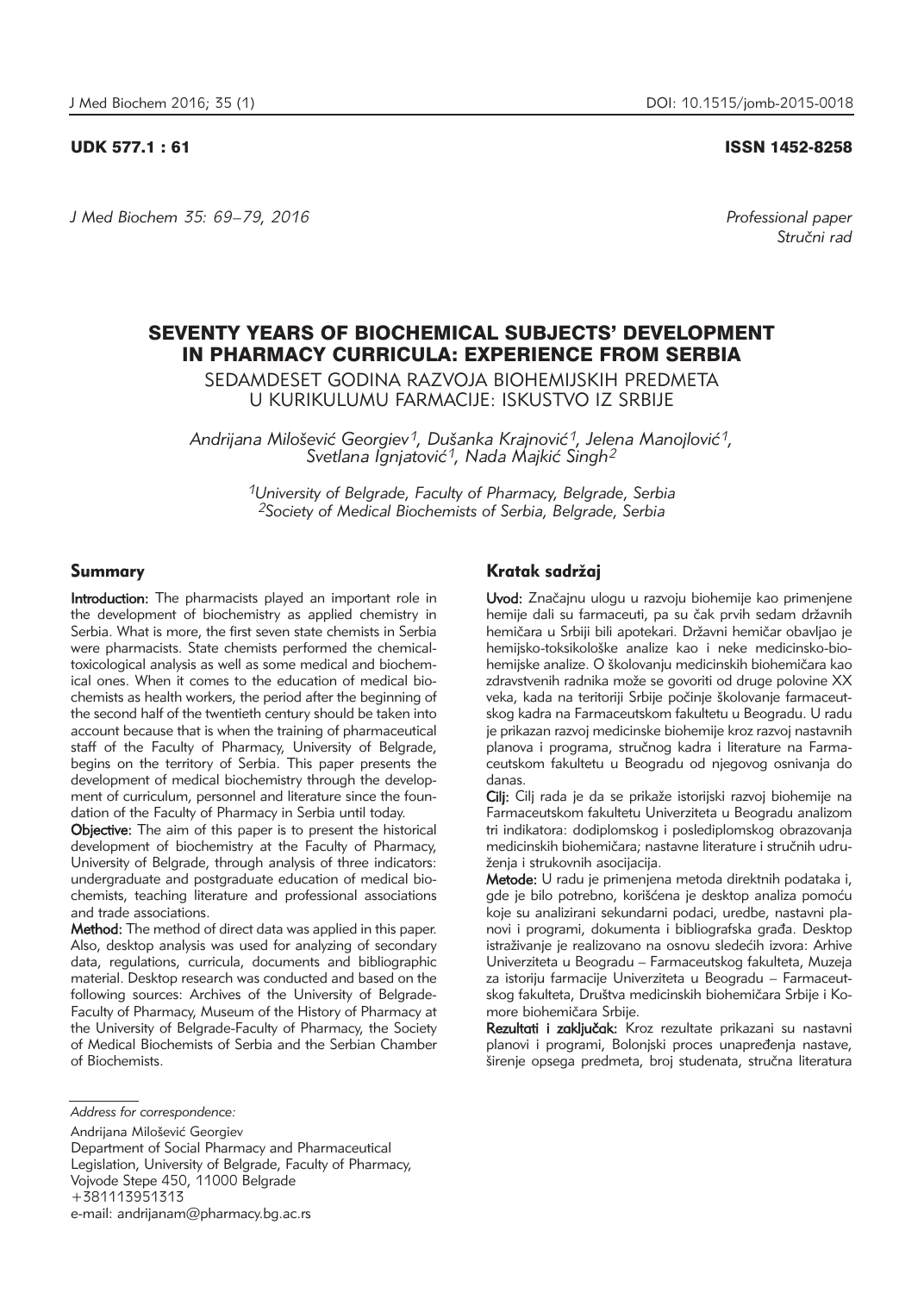Results and conclusion: The curricula, the Bologna process of improving education, the expansion of the range of subjects, the number of students, professional literature for teaching biochemistry, as well as professional associations and trade associations are presented through the results.

Keywords: medical biochemistry, pharmacy, education, Serbia

# **Introduction**

The origins of biochemistry in Serbia are related to the establishment of the State Laboratory of Chemistry in 1859, which was proclaimed a part of Police Ministry's sanitary department by Prince Miloš Obrenović. Hence, the first seven State Chemists of Serbia were apothecaries. Their task was to perform chemical-toxicological analyses, as well as medicalbiochemical ones (saliva, urine, blood analyses) for public and legal purposes (1, 2). Apothecaries also performed chemical analyses in pharmacy laboratories, which was regulated as part of their professional duties by the »Law for Pharmacies and Apothecaries on keeping and selling drugs and poisons« of 1865 (Article 24) (3). Considering the lack of possibilities for pharmacy courses to be held in Serbia in Serbian language, pharmacists studied Applied Chemistry at European universities. Adequate schooling of medical biochemists as health-care workers emerges in the second half of the twentieth century, when the education of pharmacists at the Faculty of Pharmacy in Belgrade began. The first attempts in that direction were made through the Law on University (accepted on 27 February 1905), which encompassed a pharmacy course. Unfortunately, until 1937, it remained just an unrealized idea. The establishment of an independent Department of Pharmacy at the School of Medicine was decided by the Regulation Act that con $c$ erned medical schools of the universities in Belgrade, Zagreb and Ljubljana. It was opened on 24 October, 1939. It was prescribed by this Regulation Act that Medical Biochemistry should be taught in the 5<sup>th</sup> and 6<sup>th</sup> semester, which was really the beginning of the development of this scientific discipline as a part of pharmaceutical science. This paper shows the development of Medical Biochemistry through the development of curricula, professional staff and the literature from the establishment of the Faculty of Pharmacy to the present day on the territory of Serbia (4, 5).

After the Second World War, during which teaching was interrupted at the School of Medicine, the education of pharmacists continued there and at the Central Laboratory. Shortly after, on 19 October, 1945, the Department of Pharmacy became an independent Faculty of Pharmacy with residence at 8 Dr Subotića Street. Medical Biochemistry with Biochemical Analyses belonged to the Chemistry Chair and it was a  $4<sup>th</sup>$  year's subject in both semesters (the winter semester included one theory class, while the

za nastavu iz biohemije i stručna udruženja i strukovne asocijacije.

Ključne reči: medicinska biohemija, farmacija, obrazovanje, Srbija

summer semester contained two theory classes and four classes of laboratory practice a week). Due to the frequent reorganizing of curricula and the faculty's organizational structure, there have been several changes in Medical Biochemistry teaching in the first years of the faculty's independence. In 1947, a separate Institute for Applied Chemistry was formed and it included a course in Toxicological Chemistry, Bromatology and Biochemistry and Clinical Analyses. The first Medical Biochemistry teacher was associate professor Pavle Trpinac. The progress of medical biochemical science is impossible to follow due to the frequent changes of the subject's title and also be cause this course was only a part of other chairs at the time, since it could not yet become an independent science among the medically oriented chemistry branches. The building of the Pathophysiology Institute of the School of Medicine was the base for theoretical and practical classes for Biochemistry courses. In 1961/62, three departments were formed at the Faculty of Pharmacy: Pharmaceutical-Technological Department, Clinical Biochemistry Department and Sanitary Chemistry Department, but this type of organization lasted only a few years. Students would choose the department they want in the last year of their studies. On the other hand, the diploma was the same for everyone with just a simple notification about the chosen department. During this period, the subject *Basic Biochemistry* was mandatory at all three departments. *Clinical Biochemists* studied also the *Intro duction into Cli nical Analyses* and *Medical Biochemistry*. Much later, in 1984, in the fourth year of pharmacy studies, a Clinical Biochemistry course for pharmacists was introduced. Two departments were formed again: Graduated Pharmacist and Graduated Pharmacist – Medical Biochemist (1987). When new curricula were introduced in 2006 according to the Bologna Declaration, these departments became study programs of integrated academic studies that introduced new academic titles – Master of Pharmacy and Master of Pharmacy – Medical Biochemist (*Table I*) (4–8).

#### **Objective**

The aim of this paper is to show the historical development of Medical Biochemistry subjects within pharmacy curricula through the analysis of three indicators:

1. undergraduate and postgraduate education of Medical Biochemists,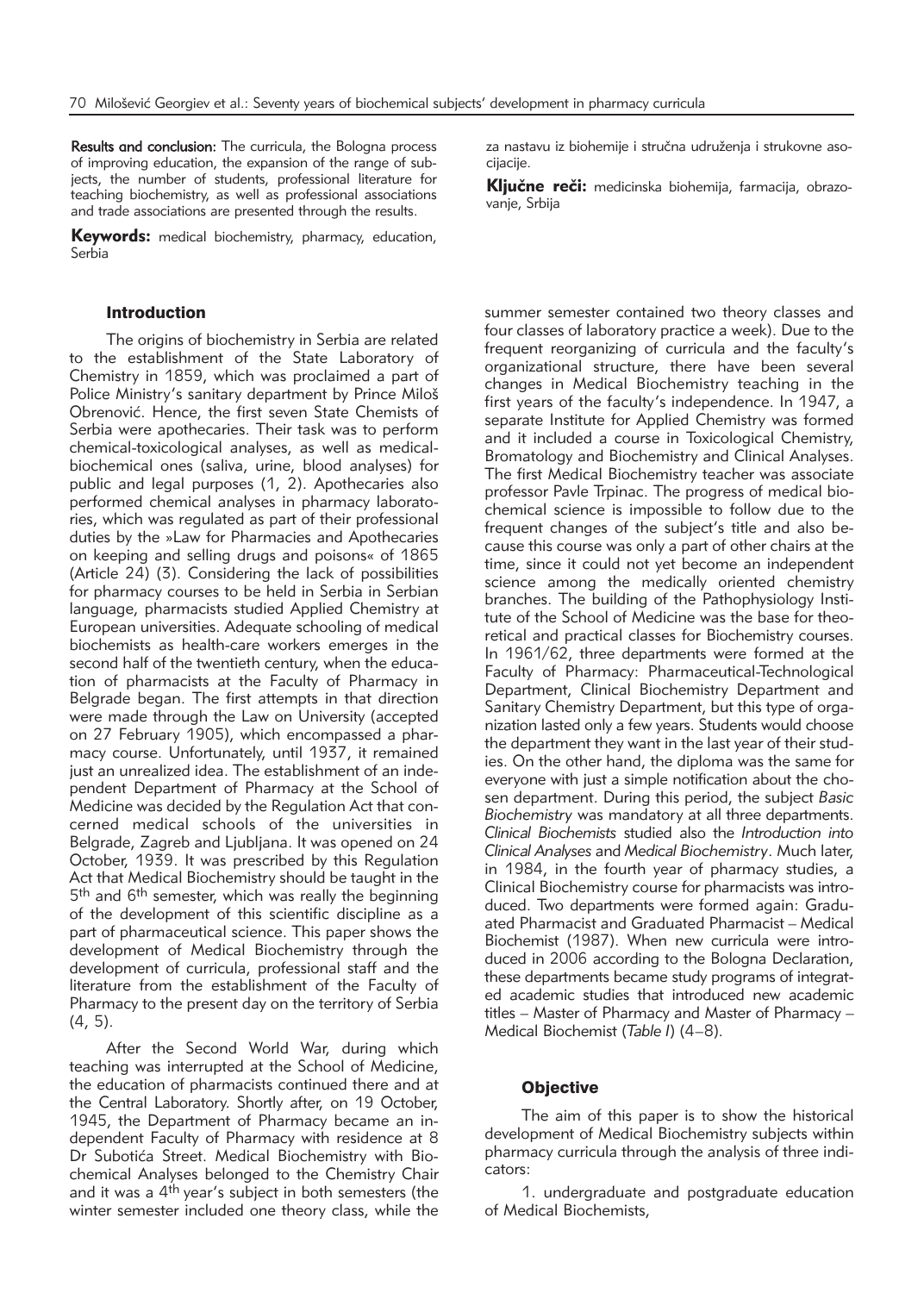| Date             | Activity/Event                                                                                                                                                                     |
|------------------|------------------------------------------------------------------------------------------------------------------------------------------------------------------------------------|
| 2 October 1905   | University of Belgrade is opened; Faculty of Philosophy introduces a Pharmacy course                                                                                               |
| 24 October 1919  | Faculty Council Decision on establishing an Apothecary course at the Faculty of Philosophy; the<br>studies last three years after which the title Magister of Pharmacy is obtained |
| 23 July 1921     | Decision on joining Pharmaceutical Departments in Zagreb and Belgrade to the Schools of<br>Medicine in those cities; Pharmacy studies last eight semesters                         |
| <b>July 1930</b> | University Law by which the Department of Pharmacy is established, as part of the University<br>School of Medicine                                                                 |
| 27 May 1939      | The first meeting of the Council of the Pharmaceutical Department; the first head of the<br>Department of Pharmacy is Professor Rihard Burijan                                     |
| 24 October 1939  | Opening of Pharmaceutical Department of the University School of Medicine                                                                                                          |
| 19 October 1945  | Faculty of Pharmacy established; the first Dean is professor Peter Matavulj                                                                                                        |
| 1984             | Two departments are introduced: General Pharmacy Department and the Department of<br>Clinical Biochemistry                                                                         |
| 1987             | Departments change names: Graduated Pharmacist and Graduated Pharmacist – Medical<br><b>Biochemist</b>                                                                             |
| 1987             | Graduation exam is introduced                                                                                                                                                      |
| 1991             | Studies last five years instead of four                                                                                                                                            |
| 2006             | The new study plan in accordance with the Bologna Declaration                                                                                                                      |

Table I Turning points in the history of the Faculty of Pharmacy, University of Belgrade (adapted from ref 4).

- 2. teaching literature and
- 3. professional and trade associations

Specific objectives are focused on monitoring the development of human resources as an indicator of the development of Medical Biochemistry. This is achieved through the analysis of the following factors:

i) the increased number of new Medical Biochemistry subjects and monitoring the overall representation of Medical Biochemistry subjects in the curriculum;

ii) monitoring the number of students enrolled in the Department of Medical Biochemistry at

the undergraduate or at certain types of postgraduate studies of Medical Biochemistry;

iii) the improvement of the conditions necessary for the development of Medical Biochemistry as a science.

## Materials and Methods

The historical method (method of direct data) has mostly been used in this paper. However, desktop analysis has also been used where it was necessary, i.e. for the analysis of secondary data, regulations, curricula, documents, and bibliographic material. Desktop research was conducted on the basis of the following sources: The Archives of the University of Belgrade  $-$ Faculty of Pharmacy, Museum of History of Pharmacy, University of Belgrade - Faculty of Pharmacy, the Society of Medical Biochemists of Serbia and the Serbian Chamber of Biochemists. A retrospective analysis has been done for the period 1945 – 2015.

# **Results**

Medical Biochemistry Department trained personnel to work in the medical-biochemical, toxicological and sanitary laboratories.

### *Curricula and syllabuses*

By analysing the curriculum of the Pharmacy Medical Biochemistry Department, the following results on the number of Medical Biochemistry subjects were obtained (4, 9):

- According to the curricula of 1986 and 1991, the first two years of study contained the same subjects for both the departments.
- In the third year, the Pharmacy Medical Bio chemistry Department introduced several sub-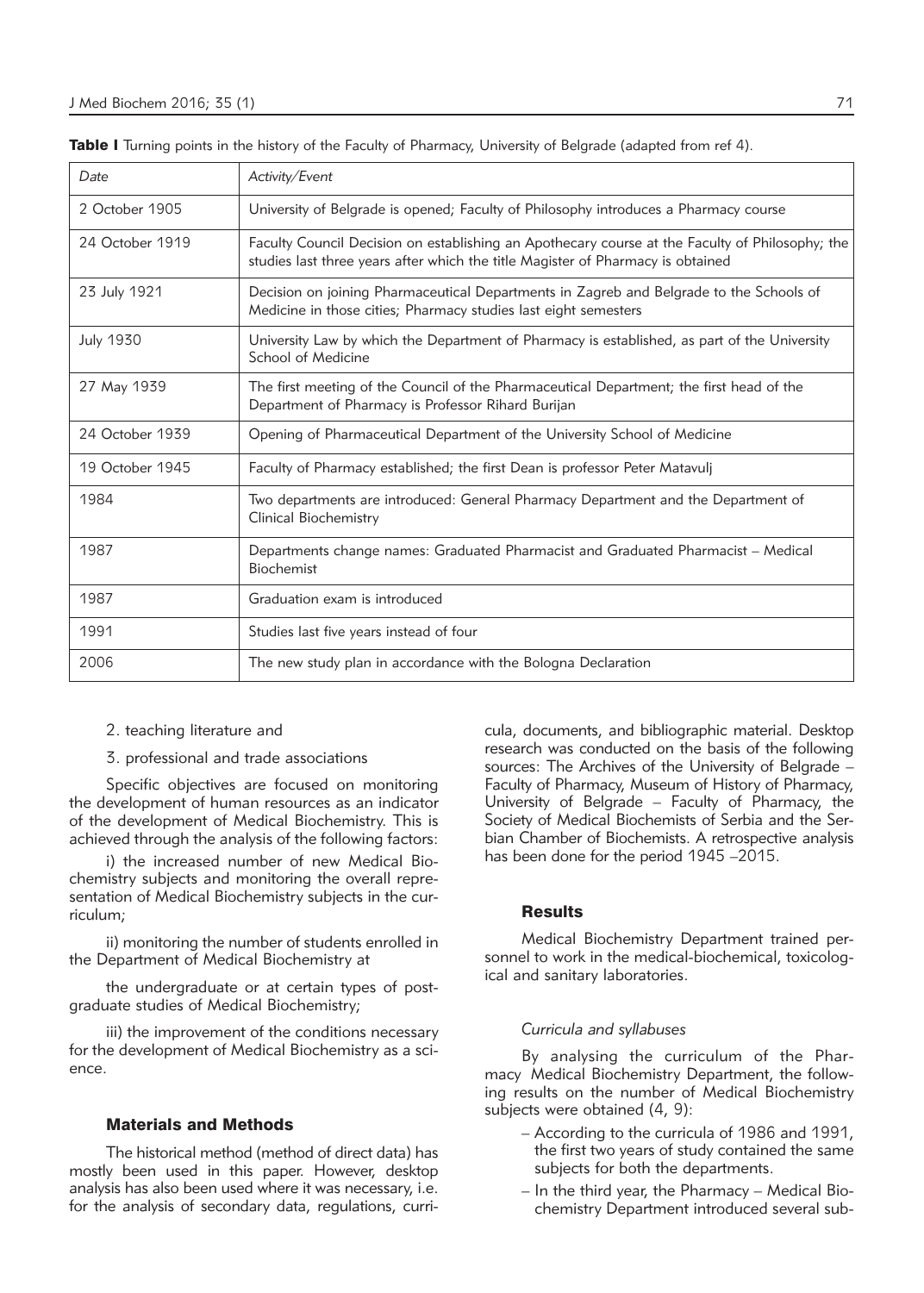jects: *Biostatistics*, *Clinical – Chemical Labo ratory Methods*, and *Immunochemistry*, while in the fourth year Laboratory Hematology, *Clin i cal Chemistry*, *Control of Food Safety*, *Clin i cal – Toxicological Analysis* and *Cli nical Enzy mology* were added.

- *General Biochemistry* and *Medical Bio che mistry* were taught as subjects in both curricula (1986/87 and 1991/92) (*Tables II* and *III*).
- When the curriculum was changed in 1991, the number of both theoretical and practical classes increased for the *General Biochemistry* subject, while for the *Medical Biochemistry* subject theoretical teaching slightly decreased, as opposed to the practical teaching that increased almost twice (*Figure 1*).

#### *The Bologna process of improving teaching*

The recent University reform in accordance with the Bologna process, which also included the reform of the Faculty of Pharmacy, shows that Medical Bioche mistry is a science that still has the potential to expand and to develop. The Department of Medical Biochemestry has far more Biochemistry subjects to day than the Departmant for the Master of Pharmacy. It clearly shows that these two departments differ significantly and can develop independently. Nine man datory Medical Biochemistry subjects and 7 optional subjects (*Table IV*) have been included in the curri-

culum at the Department of Medical Biochemestry (2008/09). Mandatory subjects are: *Introduction to the Study of Medical Biochemistry, General Biochemistry*, *Medical Bio chemistry*, *Hematology*, *Statistics*, *Clinical Che mi stry with Mole cular Diagno stics*, *Labo ratory Met hods in Hema to logy*, *Clinical Enzy mology*, and *Laboratory Statistics*. They account for 26.33% of the total student workload expressed through ECTS. Optional subjects include: *Application of Information Techno logy in Aca demic and Professional Practice*, *Risk Factors for Cardiovascular Disease*, *Laboratory Dia g nosis of Endocrinopathy of the Reproductive System*, *Biochemical Methods in Prenatal Diagnosis*, *Labo ra tory Diagnosis of Hemostatic Disorders*, *Labo*  ratory Management and Quality Assurance, and *Evidence Based Labo ratory Medicine (*8, 10, 11). Also, 11 mandatory Medical Biochemistry subjects and 8 optional subjects (*Table V*) have been included in the latest curriculum for the Department of Medical Biochemestry (2013/14).

#### *Subjects*

From the very beginning, Medical Biochemistry subjects had a certain role in the education of pharmacists. Several subjects of medical biochemistry emerged in the four-year curriculum of schooling which remained unchanged until 1991. *General Biochemistry* is a subject in the 5th semester at the Department of Pharmacy according to the five-year plan of study (only theoretical teaching, without practical lessons), while *Medical Biochemistry* is included



Figure 1 Percentage of theoretical and practical lessons in General Biochemistry and Medical Biochemistry in the syllabus during the four- and five-year courses of study.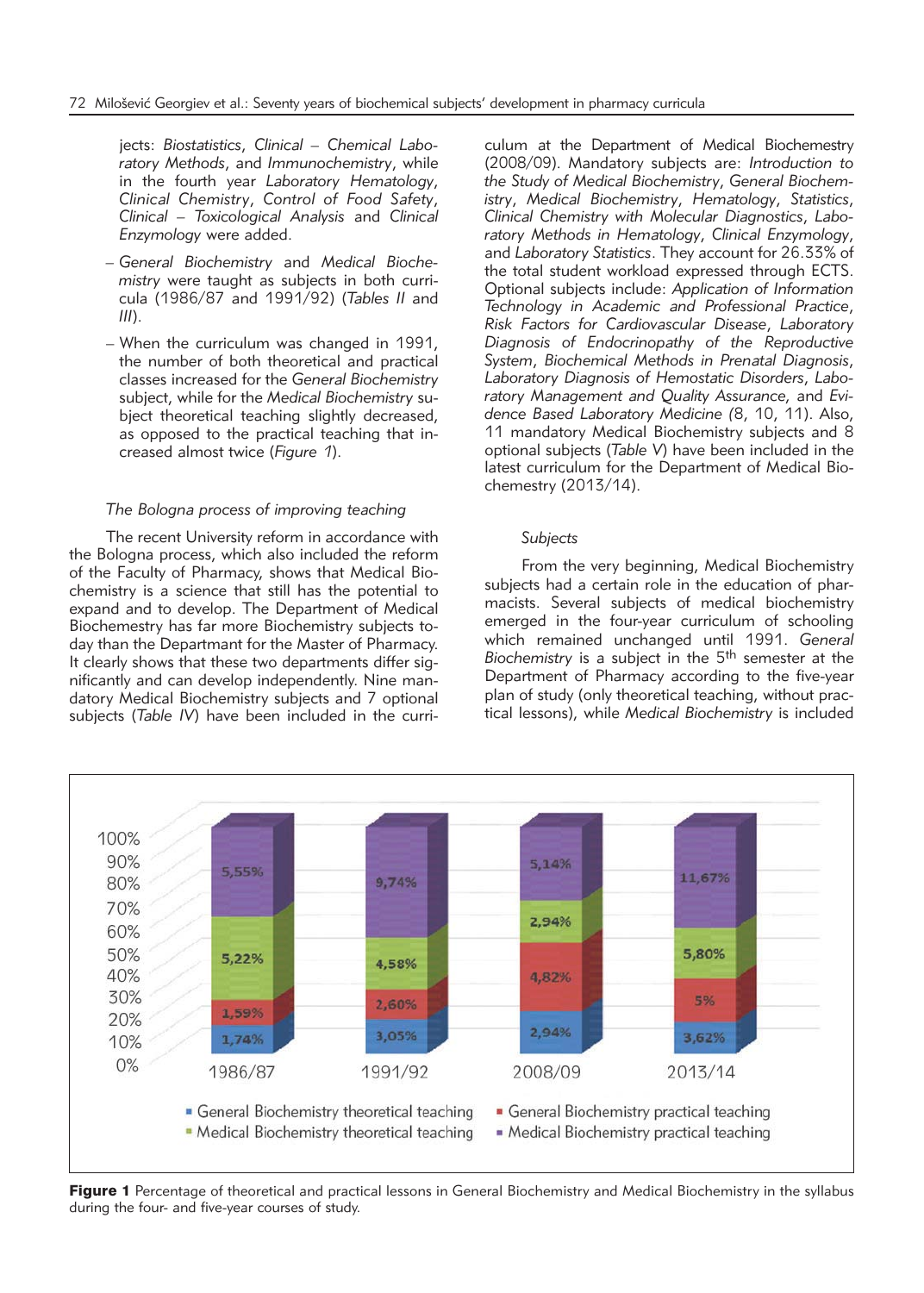Table II Curriculum for the academic year 1986/87 at the University of Belgrade, Faculty of Pharmacy – program for Medical Biochemistry.

| Subjects in the school year 1986/87<br>(number of theoretical classes +<br>practical teaching) | Winter       | Spring<br>Semester Semester |
|------------------------------------------------------------------------------------------------|--------------|-----------------------------|
| Biology $(2+1)$                                                                                | I            |                             |
| Mathematics $(3+4)$                                                                            | I            |                             |
| Fundamentals of Marxism $(4+1)$                                                                | I            |                             |
| General and Inorganic Chemistry<br>$(6+4)$                                                     | I            | Ш                           |
| ONO $1(2+0)$                                                                                   | I            | Ш                           |
| Physics $(6+5)$                                                                                | I            | Ш                           |
| Physical Education $(0+4)$                                                                     | $\mathbf{I}$ | Ш                           |
| Botany $(4+5)$                                                                                 | I            | Ш                           |
| Foreign Language $(2+2)$                                                                       | I            | Ш                           |
| Fundamentals of Organic Chemistry<br>$(3+0)$                                                   |              | Ш                           |
| Self-managing Socialism (3+1)                                                                  |              | Ш                           |
| Anatomy with Histology $(2+2)$                                                                 |              | Ш                           |
| Physiology $(4+3)$                                                                             | Ш            | IV                          |
| Foreign language $(2+2)$                                                                       | Ш            | IV                          |
| Analytical Chemistry (4+15)                                                                    | Ш            | IV                          |
| Physical Chemistry and Instrumental<br>Methods $(5+7)$                                         | Ш            | IV                          |
| Organic Chemistry (4+11)                                                                       | Ш            | IV                          |
| ONO II $(2+2)$                                                                                 | Ш            | IV                          |
| Biostatistics* $(2+1)$                                                                         | V            |                             |
| Clinical-Chemical Laboratory<br>Methods $(2+3)$                                                | ٧            |                             |
| Immunology $(2+2)$                                                                             | ٧            |                             |
| Pharmaceutical Chemistry (4+6)                                                                 | ٧            | VI                          |
| Pathological Physiology (4+0)                                                                  | V            | VI                          |
| Microbiology $(2+2)$                                                                           |              | VI                          |
| General Biochemistry * (3+0)                                                                   |              | VI                          |
| Immunochemistry $(2+2)$                                                                        |              | VI                          |
| Laboratory Hematology $*(2+2)$                                                                 | VII          |                             |
| Medical Ethics $(2+1)$                                                                         | VII          |                             |
| Pharmacokinetics $(2+2)$                                                                       | VII          |                             |
| Toxicological Chemistry (5+8)                                                                  | VII          | VIII                        |
| Pharmacology $(6+0)$                                                                           | VII          | VIII                        |
| Clinical Chemistry $*(6+8)$                                                                    | VII          | VIII                        |
| Control of Food Safety *** (3+6)                                                               | VII          | VIII                        |
| Medical Biochemistry* (6+7)                                                                    | VII          | VIII                        |
| Clinical Enzymology $*(3+4)$                                                                   |              | VIII                        |
| Clinical and Toxicological Analysis**<br>$(1+3)$                                               |              | VIII                        |
| Graduation                                                                                     | Τ            | Ϊ                           |

Note: \* subject relevant for Medical Biochemistry and realised by the Department of Biochemistry; \*\* subject relevant for Medical Biochemistry and realised by the Department of Toxicology; \*\*\* subject relevant for Medical Biochemistry and realised by the Department of Bromatology

Table III Curriculum for the academic year 1991/92 at the University of Belgrade, Faculty of Pharmacy – program for Medical Biochemistry.

| Subjects in the school year 1986/87<br>(number of theoretical classes +<br>practical teaching) | Winter | Spring<br>Semester  Semester |
|------------------------------------------------------------------------------------------------|--------|------------------------------|
| Biology and Human Genetics $(3+2)$                                                             | I      | I                            |
| Mathematics $(4+6)$                                                                            | I      | Ш                            |
| Fundamentals of Organic Chemistry<br>$(5+0)$                                                   | L      | Ш                            |
| General and Inorganic Chemistry (6+6)                                                          | I      | Ш                            |
| Physics $(6+5)$                                                                                | I      | Ш                            |
| Sociology $(4+0)$                                                                              | I      | Ш                            |
| Physical Education $(0+4)$                                                                     | I      | Ш                            |
| Anatomy with Histology $(2+2)$                                                                 |        | Ш                            |
| Foreign Language $(2+2)$                                                                       | I      | Ш                            |
| General Biochemistry* $(4+4)$                                                                  | Ш      | IV                           |
| Organic Chemistry (4+11)                                                                       | Ш      | IV                           |
| Foreign Language $(2+2)$                                                                       | Ш      | IV                           |
| Physiology $(5+3)$                                                                             | Ш      | IV                           |
| Physical Chemistry and Instrumental<br>Methods $(6+4)$                                         | Ш      | IV                           |
| Analytical Chemistry (5+14)                                                                    | Ш      | IV                           |
| Clinical-Chemical Laboratory Methods<br>$(3+4)$                                                | V      |                              |
| Immunology $(2+2)$                                                                             | V      |                              |
| Pharmaceutical Chemistry (8+14)                                                                | V      | VI                           |
| Pathological Physiology $(4+0)$                                                                | V      | VI                           |
| Microbiology $(4+3)$                                                                           |        | V <sub>l</sub>               |
| Immunochemistry $(2+2)$                                                                        |        | V <sub>l</sub>               |
| Laboratory Hematology* (3+3)                                                                   |        | VI                           |
| History of Pharmacy with Ethics $(2+0)$                                                        | VII    |                              |
| Toxicological Chemistry (5+8)                                                                  | VII    | VIII                         |
| Bromatology $(3+5)$                                                                            | VII    | VIII                         |
| Pharmacology $(7+3)$                                                                           | VII    | VIII                         |
| Medical Biochemistry* $(6+15)$                                                                 | VII    | VIII                         |
| Statistics in Medical Biochemistry*<br>$(2+2)$                                                 |        | VIII                         |
| The Technology with Biopharma $(2+0)$                                                          |        | VIII                         |
| Pharmacokinetics $(3+3)$                                                                       | IX     |                              |
| Clinical and Toxicological Analysis**<br>$(2+4)$                                               | IX     |                              |
| Control of Food Safety*** (4+8)                                                                | IΧ     | Х                            |
| Clinical Chemistry* $(6+9)$                                                                    | IX     | X                            |
| Organization of Pharmaceutical<br>Activity $(2+0)$                                             |        | Χ                            |
| Clinical Enzymology* $(3+4)$                                                                   |        | Χ                            |
| Graduation                                                                                     | Τ      | Τ                            |

Note: \* subject relevant for Medical Biochemistry and realised by the Department of Biochemistry; \*\* subject relevant for Medical Biochemistry and realised by the Department of Toxicology; \*\*\* subject relevant for Medical Biochemistry and realised by the Department of Bromatology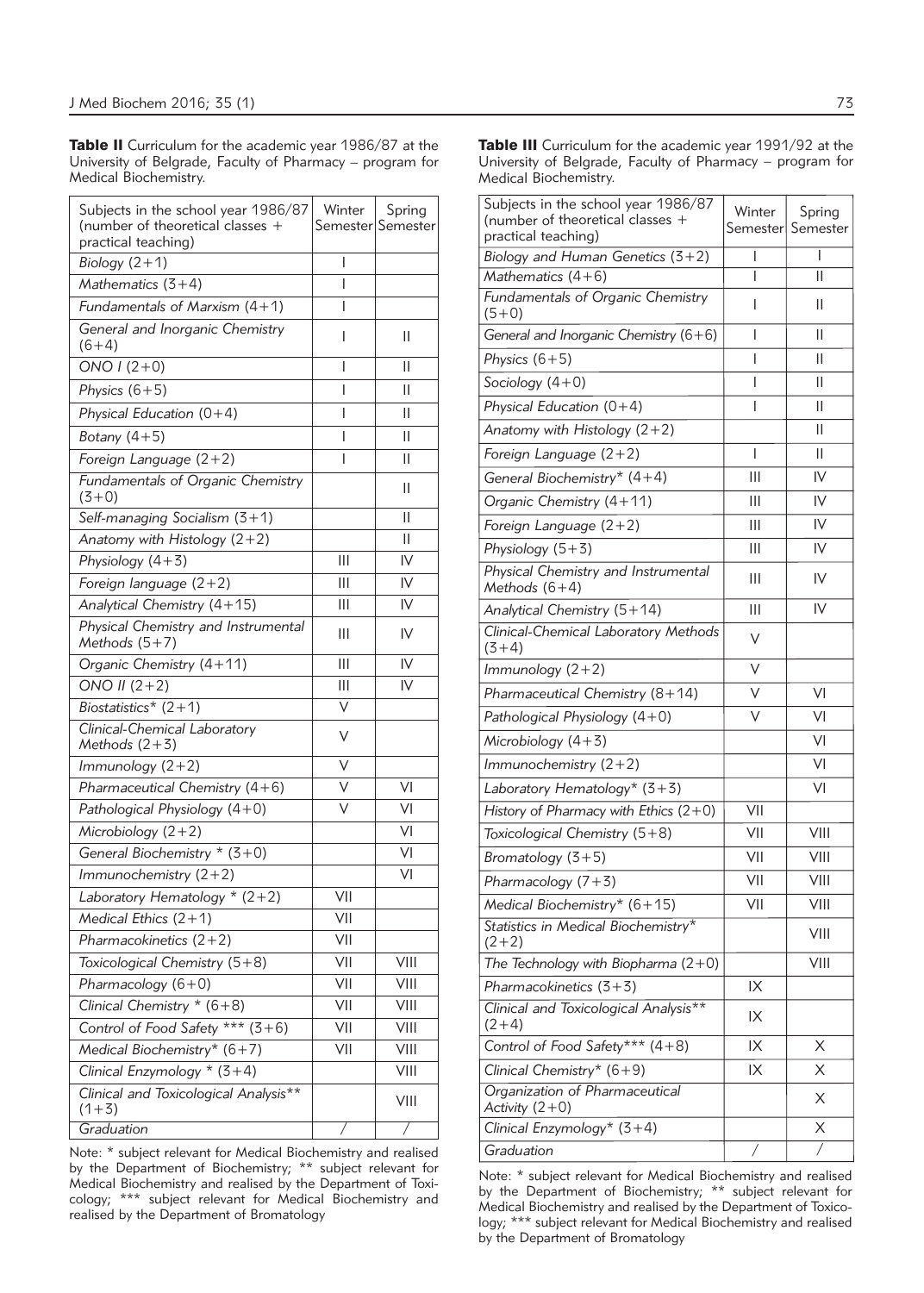Table IV Curriculum for the academic year 2008/09 at the Faculty of Pharmacy, University of Belgrade – program for Medical Biochemistry.

| SUBJECT (THE TYPE OF SUBJECT: O - mandatory, I - optional, ESPB - European Credit Transfer System) |                                                                                             |                                                                           |                                                                                    |                                                                                |  |  |  |
|----------------------------------------------------------------------------------------------------|---------------------------------------------------------------------------------------------|---------------------------------------------------------------------------|------------------------------------------------------------------------------------|--------------------------------------------------------------------------------|--|--|--|
| I year                                                                                             | II year                                                                                     | III year                                                                  | IV year                                                                            | V year                                                                         |  |  |  |
| <b>Biology and Human</b><br>Genetics (O, 6)                                                        | Immunology with<br>Immunochemistry (O, 6)                                                   | Pharmacology (O, 11)                                                      | Bromatology (O, 7)                                                                 | Clinical Enzymology (O, 5)                                                     |  |  |  |
| Mathematics (O, 4)                                                                                 | <b>Analytical Chemistry II</b><br>(O, 8)                                                    | <b>Medical Biochemistry</b><br>(O, 22)                                    | Pharmacokinetics<br>(O, 6)                                                         | Clinical and Toxicological<br>Analysis (O, 5)                                  |  |  |  |
| Organic Chemistry (O,<br>6)                                                                        | <b>Instrumental Methods</b><br>(O, 6)                                                       | Pathophysiology (O, 8)                                                    | Toxicology with<br>Analytics (O, 11)                                               | Control of Food Safety I<br>(O, 5)                                             |  |  |  |
| General and Inorganic<br>Chemistry (O, 6)                                                          | Physiology (O, 10)                                                                          | Hematology (O, 4)                                                         | <b>Clinical Chemistry</b><br>with Molecular<br>Diagnostics (O, 18)                 | Laboratory Diagnosis of<br>Disorders of Hemostasis<br>(I, 6)                   |  |  |  |
| Physics (0, 4)                                                                                     | General Biochemistry<br>(O, 14)                                                             | Statistics (O, 3)                                                         | Ethics and<br>Legislation (O, 2)                                                   | Dietetics (I, 6)                                                               |  |  |  |
| <b>Bioorganic Chemistry</b><br>(O, 6)                                                              | Pharmaceutical Chemistry<br>(O, 6)                                                          | Free Radicals and<br>Antioxidants Laboratory<br>Diagnosis (I, 6)          | Laboratory Methods<br>in Hematology<br>(O, 4)                                      | Ecotoxicology (I, 6)                                                           |  |  |  |
| <b>Analytical Chemistry I</b><br>(O, 5)                                                            | Microbiology (O, 7)                                                                         | Assets that are Addictive<br>with Analytics (I, 6)                        | Selected topics<br>Genotoxicology<br>(l, 6)                                        | Assessment of Risk to<br>Human Health (I, 6)                                   |  |  |  |
| Introduction to the<br>Study of Medical<br>Biochemistry (O, 5)                                     | Application of Information<br>Technology in Academic<br>and Professional Practice<br>(l, 3) | Risk Factors for<br>Cardiovascular Disease<br>(l, 6)                      | Laboratory<br>Diagnosis of<br>Endocrinopathy of<br>Reproductive<br>System $(l, 6)$ | Control of Food Safety II<br>(O, 5)                                            |  |  |  |
| Anatomy with Histology<br>(O, 5)                                                                   | Foreign Language in<br><b>Professional Practice</b><br>(l, 3)                               | Physiology and<br>Pathophysiology of Aging with Drugs Analytics<br>(l, 6) | Acute Poisoning<br>(l, 6)                                                          | Laboratory Statistics (O, 4)                                                   |  |  |  |
| Physical Chemistry<br>(O, 5)                                                                       |                                                                                             |                                                                           | Biochemical<br>Methods in Prenatal<br>Diagnosis (I, 6)                             | Fundamentals of Health<br>Management (O, 2)                                    |  |  |  |
| Foreign Language<br>(O, 6)                                                                         |                                                                                             |                                                                           |                                                                                    | Laboratory Management<br>and Quality Assurance (I, 5)                          |  |  |  |
|                                                                                                    |                                                                                             |                                                                           |                                                                                    | Evidence Based Laboratory<br>Medicine (I, 5)                                   |  |  |  |
|                                                                                                    |                                                                                             |                                                                           |                                                                                    | Indicators of Environmental<br>Pollution and Sustainable<br>Development (I, 5) |  |  |  |
|                                                                                                    |                                                                                             |                                                                           |                                                                                    | Health Safety of General<br>Use $(l, 5)$                                       |  |  |  |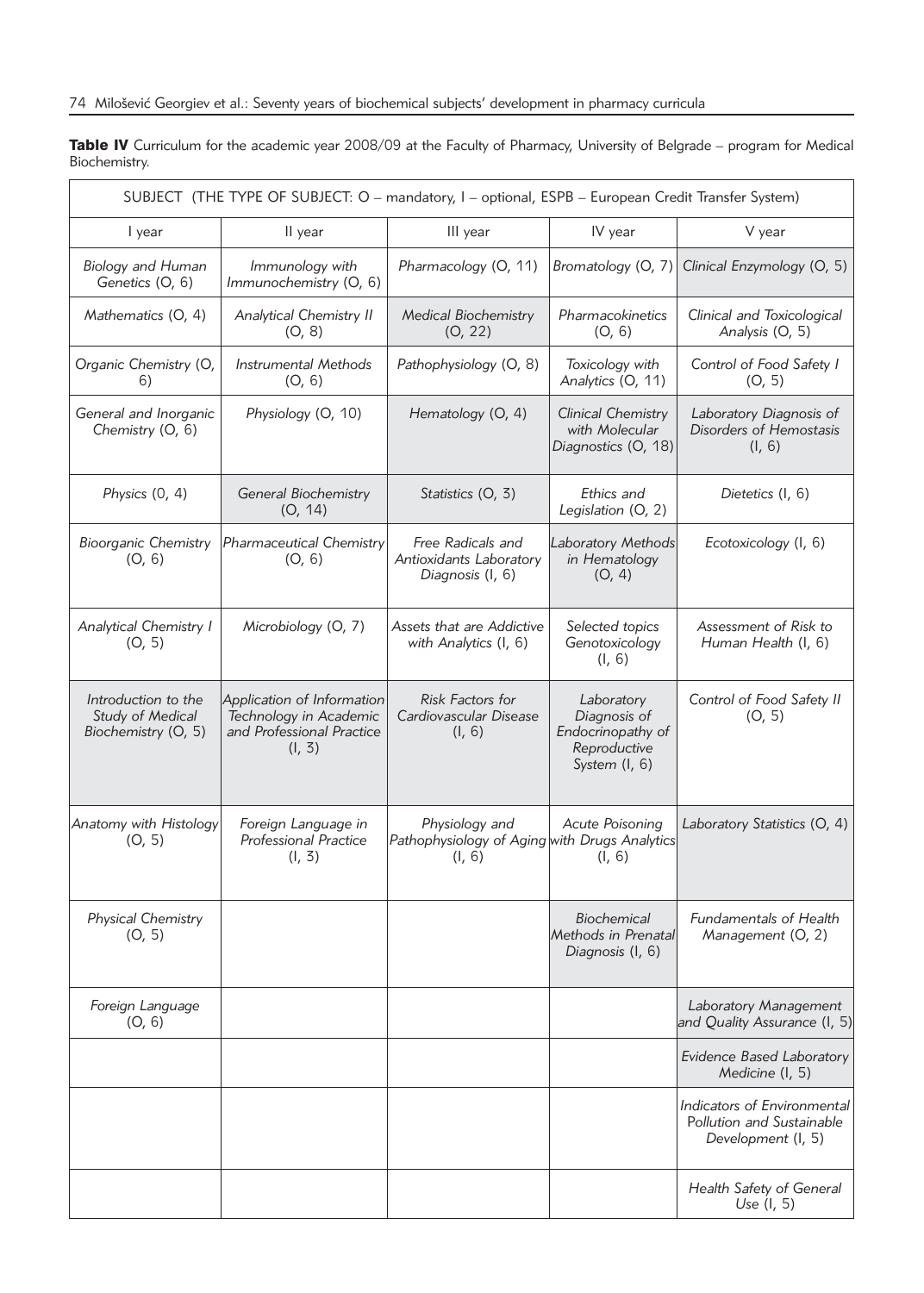Table V Curriculum for the academic year 2013/14 at the Faculty of Pharmacy, University of Belgrade – program for Medical Biochemistry.

| SUBJECT (THE TYPE OF SUBJECT: O - mandatory, I - optional, ESPB - European Credit Transfer System) |                                           |                                                                  |                                                                                             |                                                                |  |  |  |  |
|----------------------------------------------------------------------------------------------------|-------------------------------------------|------------------------------------------------------------------|---------------------------------------------------------------------------------------------|----------------------------------------------------------------|--|--|--|--|
| I year                                                                                             | II year                                   | III year                                                         | IV year                                                                                     | V year                                                         |  |  |  |  |
| <b>Biology and Human</b><br>Genetics (O, 5)                                                        | Immunology with<br>Immunochemistry (O, 6) | Pharmacology II (O, 6)                                           | Control of Food Safety I<br>(O, 5)                                                          | Clinical Chemistry with<br>Molecular Diagnostics II<br>(O, 10) |  |  |  |  |
| Mathematics (O, 4)                                                                                 | <b>Analytical Chemistry II</b><br>(O, 5)  | <b>Medical Biochemistry I</b><br>(O, 10)                         | Pharmacokinetics (O, 6)                                                                     | Clinical and Toxicological<br>Analysis (O, 5)                  |  |  |  |  |
| Organic Chemistry<br>(O, 7)                                                                        | <b>Instrumental Methods</b><br>(O, 6)     | Pathophysiology II (O, 5)                                        | (O, 5)                                                                                      | Toxicology with Analytics Control of Food Safety II<br>(O, 5)  |  |  |  |  |
| General and Inorganic<br>Chemistry (O, 5)                                                          | Physiology II (O, 5)                      | Hematology (O, 4)                                                | Clinical Chemistry with<br>Molecular Diagnostics I<br>(O, 7)                                |                                                                |  |  |  |  |
| Physics $(0, 3)$                                                                                   | General Biochemistry I<br>(O, 8)          | Statistics (O, 3)                                                | Clinical Enzymology (O,<br>5)                                                               |                                                                |  |  |  |  |
| <b>Bioorganic Chemistry</b><br>(O, 6)                                                              | Pharmaceutical<br>Chemistry (O, 6)        | Bromatology (O, 8)                                               |                                                                                             |                                                                |  |  |  |  |
| Analytical Chemistry I<br>(O, 4)                                                                   | Microbiology (O, 6)                       | Pharmacology III (O, 5)                                          |                                                                                             |                                                                |  |  |  |  |
| Introduction to the Study<br>of Medical Biochemistry<br>(O, 5)                                     | General Biochemistry II<br>(O, 6)         | <b>Medical Biochemistry II</b><br>(O, 10)                        |                                                                                             |                                                                |  |  |  |  |
| Physical Chemistry<br>(O, 5)                                                                       | Pharmacology I (O, 4)                     | Laboratory Hematology<br>(O, 4)                                  |                                                                                             |                                                                |  |  |  |  |
| <b>Functional Morphology</b><br>of the Human (O, 5)                                                | Pathophysiology I (O, 5)                  |                                                                  |                                                                                             |                                                                |  |  |  |  |
| Physiology I (O, 5)                                                                                |                                           |                                                                  |                                                                                             |                                                                |  |  |  |  |
| Foreign Language in<br><b>Professional Practice</b><br>(l, 2)                                      | Selected chapters of<br>Physiology (I, 3) | Free Radicals and<br>Antioxidants Laboratory<br>Diagnosis (I, 2) | Ethics and Legislation<br>(l, 3)                                                            | Prenatal Diagnosis and<br>Screening in Pregnancy<br>(l, 4)     |  |  |  |  |
| Introduction to<br>Laboratory Work (I, 2)                                                          | Colloid Chemistry (I, 3)                  | Laboratory Microbiology<br>(l, 2)                                | Ecotoxicology (I, 3)                                                                        | The Toxicology Practice<br>(l, 4)                              |  |  |  |  |
| Selected Chapters of<br>Organic Chemistry<br>(l, 4)                                                |                                           | Risk Factors for<br>Cardiovascular Disease<br>(l, 3)             | Acute Poisoning with<br>Drugs Analytics (I, 3)                                              | <b>Chemical Carcinogens</b><br>(l, 4)                          |  |  |  |  |
| Application of IT<br>Methods in Medical<br>Biochemistry (I, 4)                                     |                                           | Assets that are Addictive<br>with Analytics (I, 3)               | Laboratory Diagnosis of<br>Endocrinopathy of<br>Reproductive System<br>(l, 3)               | <b>Biochemistry of Sport</b><br>(l, 4)                         |  |  |  |  |
|                                                                                                    |                                           |                                                                  | Laboratory Diagnosis<br>of Thrombophilia (I, 3)                                             | Laboratory Management<br>and Quality Assurance<br>(l, 4)       |  |  |  |  |
|                                                                                                    |                                           |                                                                  | The Use of<br>Radionuclides in<br>Biochemistry, and<br><b>Protection Measures</b><br>(l, 3) | Modern Methods in<br><b>Medical Biochemistry</b><br>(l, 4)     |  |  |  |  |
|                                                                                                    |                                           |                                                                  |                                                                                             | Assessment of Risk to<br>Human Health (I, 4)                   |  |  |  |  |
|                                                                                                    |                                           |                                                                  |                                                                                             | Health Safety of<br>General Use (I, 4)                         |  |  |  |  |
| Professional Practice (0, 10)                                                                      |                                           |                                                                  |                                                                                             |                                                                |  |  |  |  |
| Final Work (0, 14)                                                                                 |                                           |                                                                  |                                                                                             |                                                                |  |  |  |  |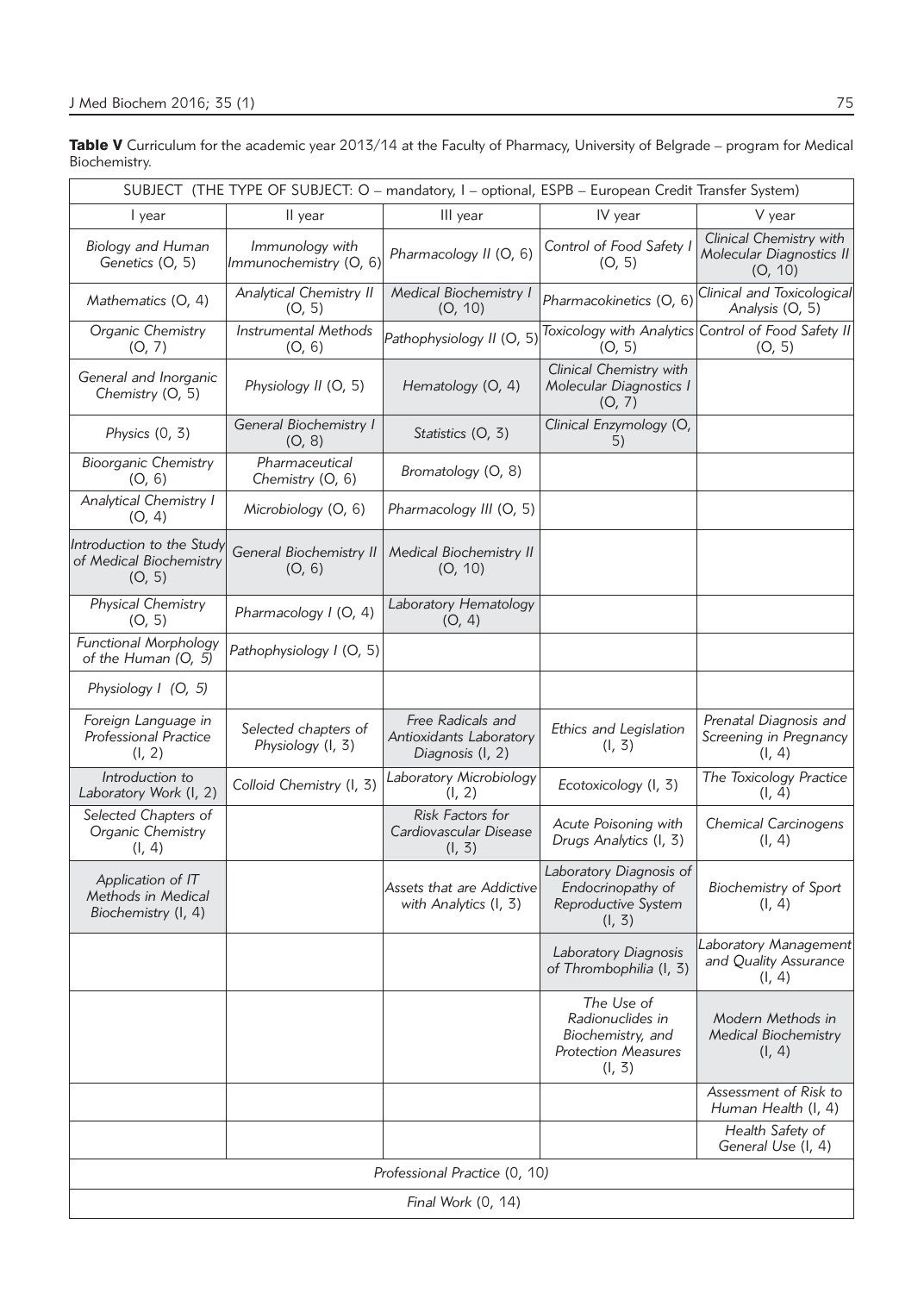in the ninth and the tenth semester. The Department of Pharmacy *–* Medical Biochemistry additionally included *Clinical Chemistry*, *Hematology* and *Clinical Enzy mo logy* (*Table VI*). Contents of these subjects vary greatly, although they are common subjects for both departments of the Faculty of Pharmacy. At the beginning of the Medical Biochemistry development at the Faculty of Pharmacy (1946), only two from a total of 23 subjects were biochemical. Today, the number has increased to nine of the total of  $37$  subjects.

# *Students*

In the beginning, the number of students at the Faculty of Pharmacy was not limited and depended on the number of interested candidates. Later, the number was limited by the Decisions of the University of Belgrade. Table VII shows the number of students enrolled in all the departments of the Faculty of Pharmacy, University of Belgrade, during the years 1945–2013 and the sex ratio of students enrolled for each year. At the Department of Medical Biochemistry (Table VII), the number of enrolled students was fairly similar from year to year in the period  $1999-2013$  (12).

# *Professional literature for teaching Biochemistry*

The scientific literature used to be in the form of collections of selected texts in the beginning of the faculty's development. There was not enough material for writing extensive and detailed books and textbooks. As time went by, the range of Medical Biochemistry subjects increased thus increasing the amount of teaching material and the number of professional staff. Consequently, a clear increase in the amount of literature has been evident in recent years (*Figure 2*) (4, 5, 13–15).

#### *Professional development and organizations*

A student who has successfully completed the integrated graduate studies, the programme Master of Pharmacy – Medical Biochemistry, acquires a high education degree and the academic title of Master of Pharmacy – Medical Biochemist. After graduation, it is

possible to enroll in any kind of post-graduate studies, specialist or PhD studies at the Faculty of Pharmacy. Specialist studies in Medical Biochemistry are part of medical specializations and they last 4 years. In order to enroll in this course, one should get the approval of the Serbian Ministry of Health, on the basis of a request from the director of the organization in which the applicant medical biochemist works, according to the *Rules* and Regulations On the Health Care Specialization studies. These rules have been introduced in 1960 and are still in the focus of Biochemistry graduates. There are also three sub-specialisations available to clinical medical biochemists: Laboratory Endocrinology, Clinical Enzymology and Clinical Immunochemistry. The Faculty of Pharmacy in Belgrade also organizes specialist academic studies: Biochemical Diagnosis. The Faculty of Pharmacy organizes PhD studies in Medical Biochemistry, which last 3 years. Each year, a number of graduate students is enrolled. A student who completes his/her PhD academic studies acquires the scientific title Doctor of Medical Science – Pharmacy (Doctor of Pharmaceutical Science) (*Figure 3*) (8).

With the increasing number of enrolled – graduate medical biochemists, there came the need for the establishment of professional associations. The advance of every scientific field increases the number of professionals interested in it. However, certain kinds of professional societies and associations need to be formed so as to unite the interested parties and to regulate both professionally and ethically the labour acts and the behaviour of the employees in performing their duties. The following ones are important for Biochemistry as a science in Serbia: Society of Medical Biochemists of Serbia (DMBS), the Chamber of Biochemists of Serbia and the Section of Medical Biochemistry within the Pharmaceutical Association of Serbia. The first professional association was the Section of Medical Biochemistry, Pharmaceutical Association of Yugoslavia, which was founded in Split, 15 May 1955, which is the date later chosen for the Day of the Society of Medical Biochemists of Serbia. This is a professional organization that brings together medical biochemists in order to improve and develop Medical Biochemistry in all the areas of health care. One of the aspects of the exchange of new knowledge is the »Journal of Medical Biochemistry«, issued quarterly by the Society, as well as its member-

Table VI Biochemistry subjects in the five-year syllabus from 1991 till the Bologna reform in 2006 at the Belgrade University Faculty of Pharmacy.

|                                     | V semester              | VI semester             | VII semester                           | VIII semester           | IX semester             | X semester                                                                        |
|-------------------------------------|-------------------------|-------------------------|----------------------------------------|-------------------------|-------------------------|-----------------------------------------------------------------------------------|
| Pharmacy                            | General<br>Biochemistry |                         |                                        |                         | Medical<br>Biochemistry | Medical Biochemistry;<br>Statistics in Pharmacy                                   |
| Pharmacy<br>Medical<br>Biochemistry | General<br>Biochemistry | General<br>Biochemistry | Medical<br>Biochemistry;<br>Hematology | Medical<br>Biochemistry | Clinical Chemistry      | Clinical Chemistry; Clinical<br>Enzymology; Statistics in<br>Medical Biochemistry |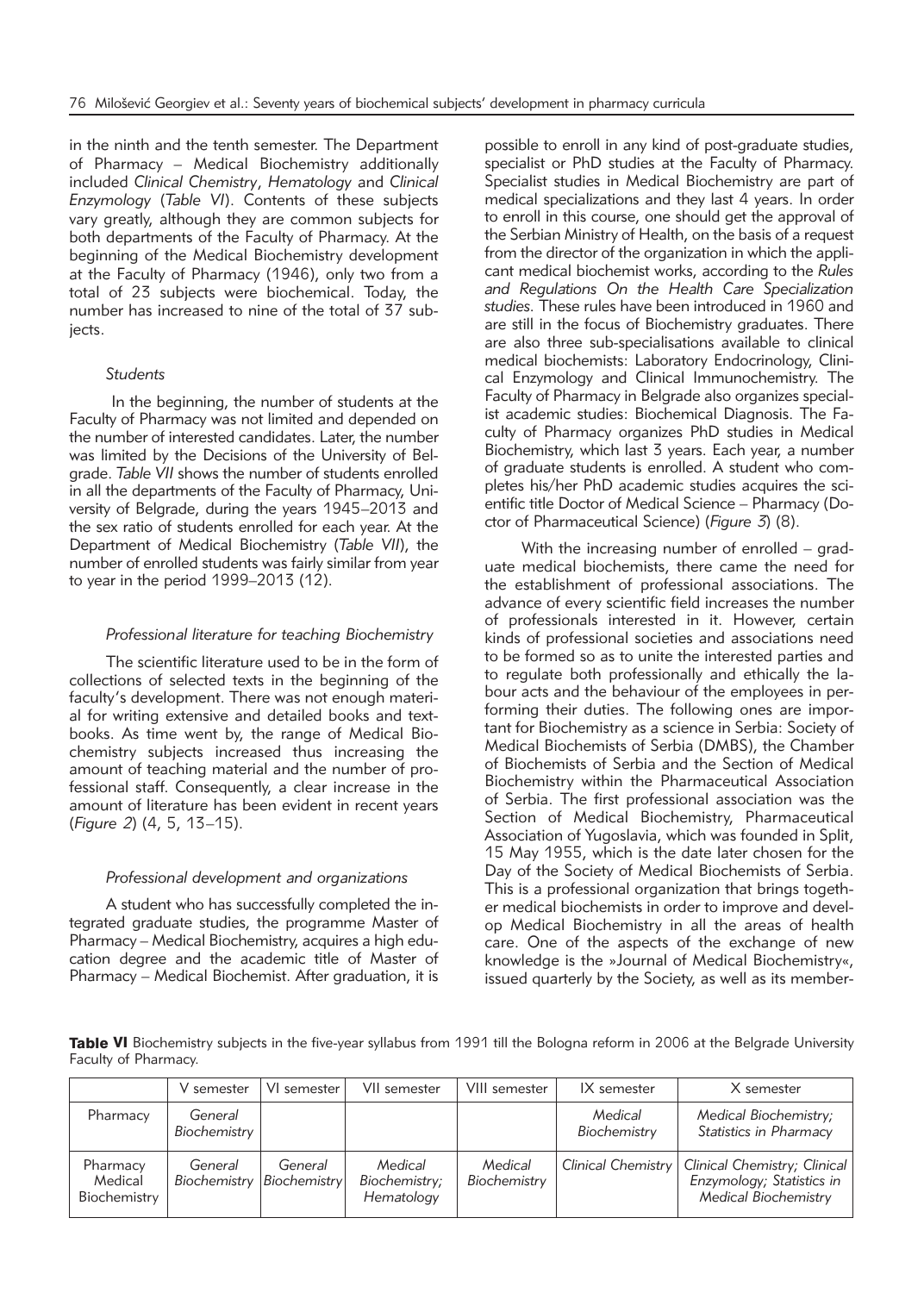|                        | Number of students by gender (DF+MB) between 1954-2013 |    |       |                       |     |    |       |                       |     |    |       |
|------------------------|--------------------------------------------------------|----|-------|-----------------------|-----|----|-------|-----------------------|-----|----|-------|
| Years of<br>enrollment | W                                                      | M  | Total | Year of<br>enrollment | W   | M  | Total | Year of<br>enrollment | W   | M  | Total |
| 1945/46                | 166                                                    | 68 | 234   | 1970/71               | 190 | 25 | 215   | 1995/96               | 344 | 51 | 395   |
| 1946/47                | 169                                                    | 85 | 254   | 1971/72               | 216 | 50 | 266   | 1996/97               | 375 | 85 | 460   |
| 1947/48                | 157                                                    | 81 | 238   | 1972/73               | 189 | 44 | 233   | 1997/98               | 404 | 69 | 473   |
| 1948/49                | 111                                                    | 67 | 178   | 1973/74               | 182 | 35 | 217   | 1998/99               | 394 | 91 | 485   |
| 1949/50                | 111                                                    | 62 | 173   | 1974/75               | 243 | 46 | 289   | 1999/00               | 431 | 85 | 516   |
| 1950/51                | 128                                                    | 54 | 182   | 1975/76               | 248 | 52 | 300   | 2000/01               | 366 | 75 | 441   |
| 1951/52                | 158                                                    | 78 | 236   | 1976/77               | 244 | 51 | 295   | 2001/02               | 270 | 39 | 309   |
| 1952/53                | 166                                                    | 66 | 232   | 1977/78               | 218 | 40 | 258   | 2002/03               | 266 | 44 | 310   |
| 1953/54                | 63                                                     | 18 | 81    | 1978/79               | 264 | 52 | 316   | 2003/04               | 285 | 36 | 321   |
| 1954/55                | 107                                                    | 55 | 162   | 1979/80               | 238 | 59 | 297   | 2004/05               | 275 | 47 | 322   |
| 1955/56                | 86                                                     | 51 | 137   | 1980/81               | 296 | 25 | 321   | 2005/06               | 277 | 51 | 328   |
| 1956/57                | 53                                                     | 13 | 66    | 1981/82               | 299 | 61 | 360   | 2006/07               | 275 | 54 | 329   |
| 1957/58                | 68                                                     | 38 | 106   | 1982/83               | 255 | 53 | 308   | 2007/08               | 273 | 62 | 335   |
| 1958/59                | 79                                                     | 35 | 114   | 1983/84               | 229 | 73 | 302   | 2008/09               | 283 | 54 | 337   |
| 1959/60                | 89                                                     | 33 | 122   | 1984/85               | 208 | 47 | 255   | 2009/10               | 272 | 69 | 341   |
| 1960/61                | 152                                                    | 60 | 212   | 1985/86               | 178 | 33 | 211   | 2010/11               | 268 | 60 | 328   |
| 1961/62                | 128                                                    | 34 | 162   | 1986/87               | 234 | 37 | 271   | 2011/12               | 267 | 49 | 316   |
| 1962/63                | 141                                                    | 43 | 184   | 1987/88               | 221 | 49 | 270   | 2012/13               | 275 | 60 | 335   |
| 1963/64                | 93                                                     | 43 | 136   | 1988/89               | 240 | 36 | 276   | 2013/14               | 283 | 59 | 342   |
| 1964/65                | 110                                                    | 46 | 156   | 1989/90               | 224 | 35 | 259   |                       |     |    |       |
| 1965/66                | 142                                                    | 48 | 190   | 1990/91               | 237 | 42 | 279   |                       |     |    |       |
| 1966/67                | 135                                                    | 21 | 156   | 1991/92               | 268 | 37 | 305   |                       |     |    |       |
| 1967/68                | 141                                                    | 17 | 158   | 1992/93               | 221 | 56 | 277   |                       |     |    |       |
| 1968/69                | 156                                                    | 26 | 182   | 1993/94               | 271 | 30 | 301   |                       |     |    |       |
| 1969/70                | 161                                                    | 21 | 182   | 1994/95               | 305 | 40 | 345   |                       |     |    |       |

Table VII The number of students enrolled in the first year of bachelor studies for the academic period 1945–2013.



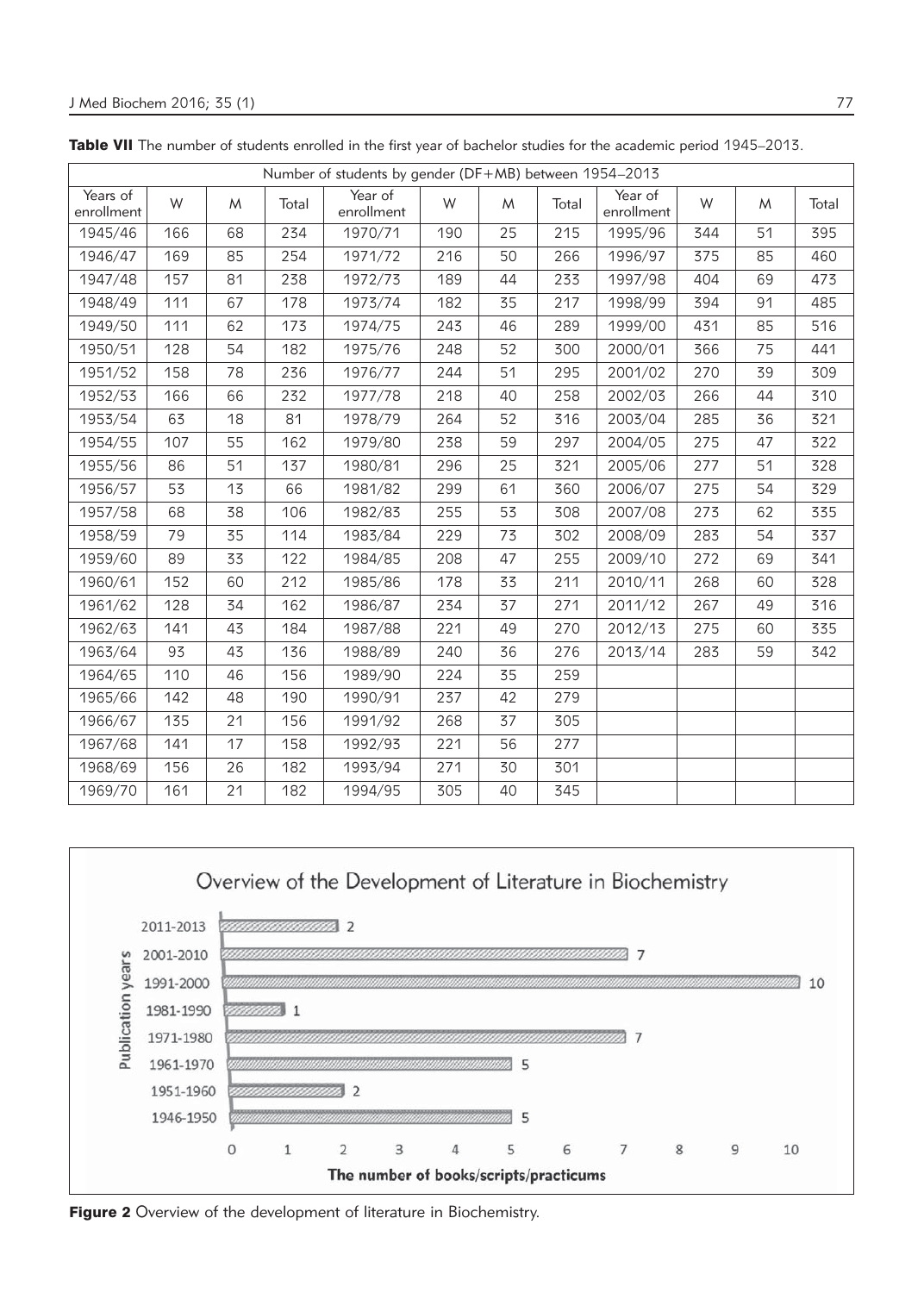

Figure 3 Educational outline of the Medical Biochemist in Serbia (adapted from ref 4).

Table VIII Number of students enrolled in the first year at the Medical Biochemistry Department (MB) in the period between 1999–2014.

| Number of students at MB |       |                    |       |  |  |  |  |
|--------------------------|-------|--------------------|-------|--|--|--|--|
| Year of enrollment       | Total | Year of enrollment | Total |  |  |  |  |
| 1999/00                  | 58    | 2007/08            | 60    |  |  |  |  |
| 2000/01                  | 58    | 2008/09            | 64    |  |  |  |  |
| 2001/02                  | 62    | 2009/10            | 66    |  |  |  |  |
| 2002/03                  | 61    | 2010/11            | 66    |  |  |  |  |
| 2003/04                  | 62    | 2011/12            | 65    |  |  |  |  |
| 2004/05                  | 66    | 2012/13            | 68    |  |  |  |  |
| 2005/06                  | 65    | 2013/14            | 76    |  |  |  |  |
| 2006/07                  | 69    | 2014/15            |       |  |  |  |  |

ship in the International Federation of Clinical Chemistry and Laboratory Medicine, European Federation of Clinical Chemistry and Laboratory Medicine and the Balkan Federation for Laboratory Medicine. As a professional organization recognized by the Law on Chambers of Health Workers (»Official Gazette of RS«, No. 107/05) the Serbian Chamber of Biochemists was formed. Its main aim is to improve and regulate the conditions needed for carrying out medicalbiochemical activities, to supervise the professional work and to provide licences for independent work (5, 15–18).

# Discussion and Conclusion

Not only have the curricula been enriched with contents on Clinical Chemistry, but the number of practical classes in Medical Biochemistry subjects has also been increased. This gives significance to practical teaching in gaining laboratory skills that are to be used by medical biochemists along with the theoretical knowledge in their professional work after they get the licence. The fast advance of Medical Biochemistry science can be seen in the increased number of mandatory subjects, as well as in their expanded scope. There is, also, the introduction of a new kind of subjects, optional ones, 16 altogether for different subcategories of the science of Medical Biochemistry.

The number of Medical Biochemistry subjects has been increased over the years, in accordance with the changes in curriculum. In the very beginning, in the school year 1945/46, only one subject of the total of twenty was biochemical (5%). When studying the development of Biochemistry through the curricula, the increase in Biochemistry subjects is evident. In 1986/87, 17.14% belonged to the biochemical orientation, or 6 from the total of 35 subjects, while in 1991/92, the percentage was 17.65, or 6 from the total of 34. The introduction of a new curriculum for bachelor studies significantly increased the overall num ber of subjects due to their division into mandatory and optional ones. In 2008/09, 24.32% (37/9) of Biochemistry subjects were mandatory, while 38.89% (18/7) belonged to the optional group.